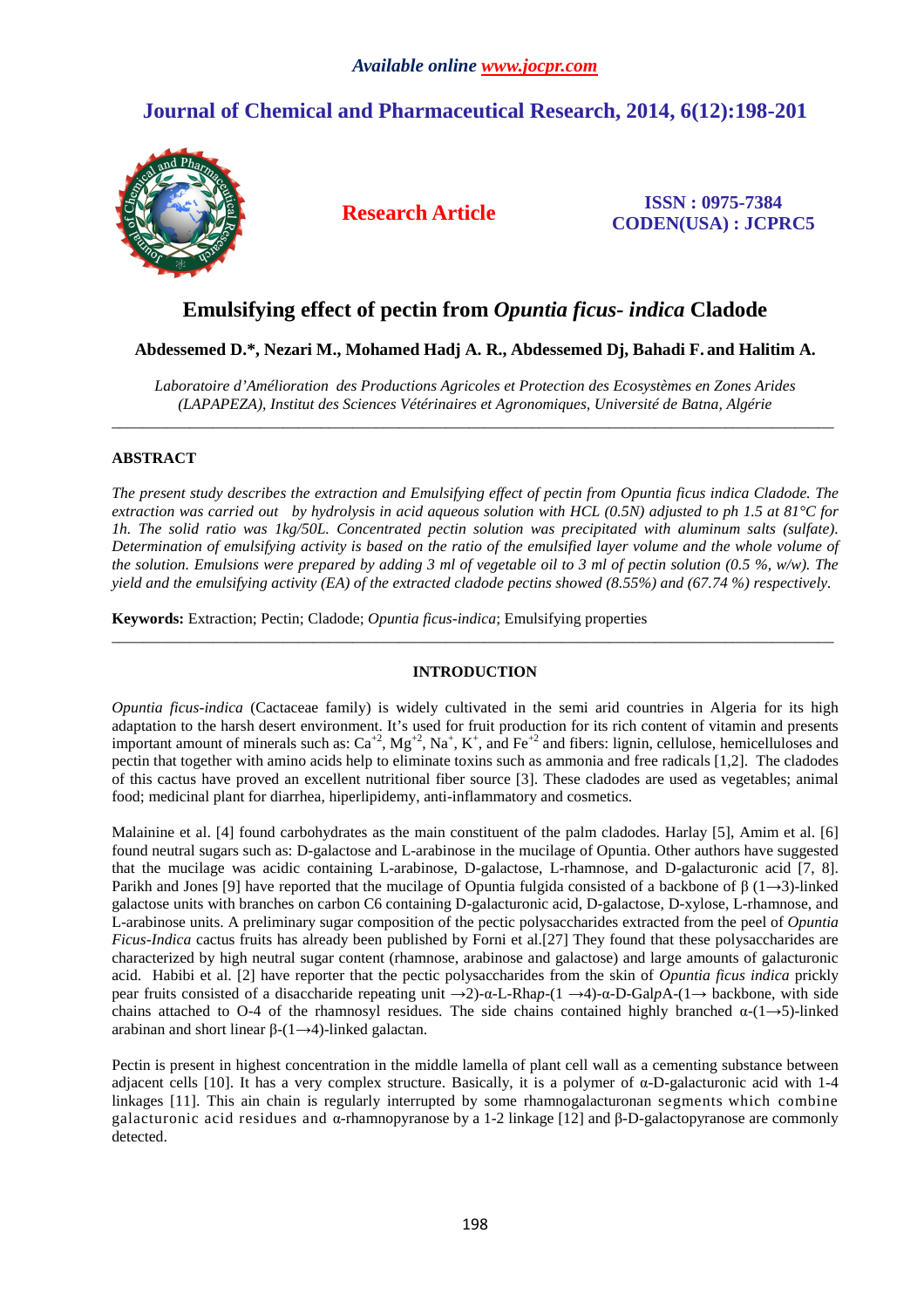Pectin is a high-value functional food ingredient widely used as gelling agent and stabilizer, emulsifier in a variety of food, pharmaceutical, cosmetic products [13,14]. As early as 1927, the use of pectin as an emulsifying agent in various applications such as flavor, mineral and vegetable oils emulsions and mayonnaise, was suggested [15]. Pectic substances have been isolated and extensively studied from various plant tissues such as grape, berries, apple, sugar beet, citrus…There are few studies in the literature concerning *Opuntia ficus-indica* cladodes.

*\_\_\_\_\_\_\_\_\_\_\_\_\_\_\_\_\_\_\_\_\_\_\_\_\_\_\_\_\_\_\_\_\_\_\_\_\_\_\_\_\_\_\_\_\_\_\_\_\_\_\_\_\_\_\_\_\_\_\_\_\_\_\_\_\_\_\_\_\_\_\_\_\_\_\_\_\_\_*

The aim of our study was the extraction, purification and emulsification activity of the extracted pectin and was to compare various pectins, in terms of their emulsifying capacity

## **EXPERIMENTAL SECTION**

#### **Extraction of pectins**

 The cladodes of *Opuntia ficus-indica* were collected in mars 2014 at Seriana (Batna Algeria). Fresh cladodes (1162.82 g) after spine removal were washed in distilled water and oven dried at 30–40 °C for 24 H. After cutting the cladodes into small pieces, extraction was carried out by hydrolysis in acid aqueous solution with HCl (0.5N) adjusted to pH 1.5 at 81°C for 1H. The solid ratio was 1kg/50L [16**]**. After extraction, the pectin solution was filtered through a fine cloth. Concentrated pectin solution was precipitated with aluminum salts (sulfate). Pectin precipitate was then filtered through a fine cloth and dried in vacuum dryer at 50°C and 40 cm Hg.

#### **Chemical characteristics**

Ash content: Ash determined by dry incineration in a Heraeus muffle at 600 °C, 4h according to AOAC [17] method.

**Protein content**: Protein: The nitrogen content of pectins was measured using the micro-Kjeldahl method [17]. Protein content was calculated by multiplying the nitrogen content by a factor of 6.25

**Total carbohydrate**: Total sugar content was determined by the phenol–sulfuric acid method using glucose as the standard [18].

#### **Study of the emulsifying activity and emulsion stability of extracted pectin**

Emulsifying activity and emulsion stability were assessed using Dalev and Simeonova [19] procedure. Pectin's are able of emulsifying and stabilizing oil-water systems. Determination of emulsifying activity is based on the ratio of the emulsified layer volume and the whole volume of the solution. In graduated tubes, emulsions were prepared by adding 3 ml of vegetable oil to 3 ml of pectin solution  $(0.5 \, % \cdot w/w)$ . The mixture was homogenized in a vortex mixer (vortex de Janke et Kunkel) at maximum speed, for 3 min, at room temperature. Samples were then centrifuged at 527 g, for 5 min, at 23°C. After centrifugation, the whole volume of the solution  $(w_y)$  and the emulsified layer volume were determined  $(E_{\text{LV}})$ . Emulsifying activity  $(E_{\text{A}})$  was calculated as:

$$
E_A ( \% ) = ( E_{LV} / w_v ). 100
$$

Similar emulsion samples were prepared to study the emulsion stability  $(E<sub>S</sub>)$  after 1 and 30 days of storage at 4 and 23°C. Samples were centrifuged at 524 g, for 5 min, at 4 and 23°C. The initial emulsified layer volumes ( $V_{Ei}$ ) were measured. After each storage period. Samples were centrifuged and the remaining emulsified layer volumes were measured  $(V_{Er})$ . Emulsion stability was calculated using the following relation

 $E_S$  (%) = ( $V_{Er}$  /  $V_{Ei}$ ).100

All experiments were performed in triplicate.

#### **RESULTS AND DISCUSSION**

#### **Table 1: Cladodes composition**

| Moisture        | Ash            | Protein        | Total sugar     | Organic        | Dry            |
|-----------------|----------------|----------------|-----------------|----------------|----------------|
| content $(\% )$ | $content(\% )$ | content $(\%)$ | content $(\% )$ | matters $(% )$ | matters $(% )$ |
| 91.9            | .90            | 9.14           | 6.05            | 6.19           | 8.10           |

The chemical composition of cladode is shown in Table 1.The moisture content in the fresh cladodes was 91.9% (8.1% dry weight). This value is in agreement with the 91% previously found by Pimienta and E. Sepu´lveda [20,21]. Protein content was extracted from cladode using similar experimental. The ash content in the cladode was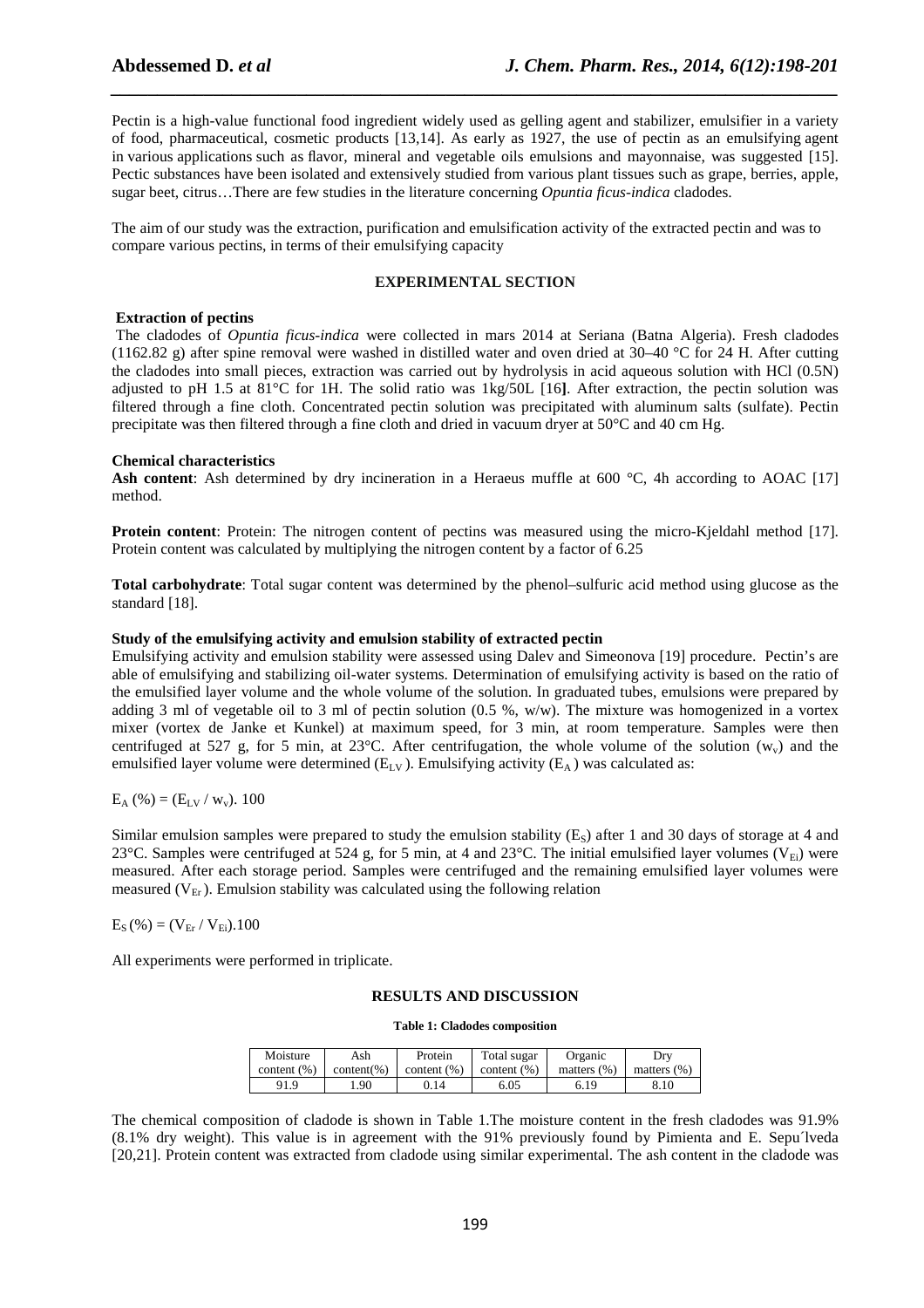1.9% according to Pimienta and E. Sepu´lveda : the ash content varied between 1% and 12%. Cladode presents low protein content 0.14%, in agreement with all previously published data.

*\_\_\_\_\_\_\_\_\_\_\_\_\_\_\_\_\_\_\_\_\_\_\_\_\_\_\_\_\_\_\_\_\_\_\_\_\_\_\_\_\_\_\_\_\_\_\_\_\_\_\_\_\_\_\_\_\_\_\_\_\_\_\_\_\_\_\_\_\_\_\_\_\_\_\_\_\_\_*



**Figure1: Cladodes composition** 



| Pectin | Total sugars |
|--------|--------------|
| P.D.   | 74.21 %      |
| P.O.   | 74,12 %      |
| P.C.   | 70,11 %      |
| РI     | 88,18%       |
| $\sim$ |              |

*P.D: pectin of dates [22]; P.O.: pectin of orange [22]; P.C: pectin of cladodes; P.I: industrial pectin* 



**Figure 2. Total sugars of extracted pectin: dates, orange, cladode, industrial** 

Figure 2 showed total sugars of extracted pectin and industrial pectin. The sugar content in the industrial pectin was 88.18%. The value was higher than the sugars of orange 74.12%, sugar of date 74.21% and sugar of cladode 70.11%. Table3 showed yield of extracted pectin*.* Pectin content was extracted from cladode, orange palmyra palm, sugar bett , apple, apricot, cacao pod husk and date using similar experimental parameters [16].The cladode pectin yield 8.55% was the medium, it was higher than the dates yield 3.75% and more low than orange yield 35.71% [22]. The emulsifying properties of extracted pectin from cladode and industrial emulsifier Emulgin L (PPG-1-PEG-9 Lauryl Glycol Ether) were studied as well as the possibility to maintain these emulsions stable during storage of 1 day at 4 and 23°C. Results of emulsifying activity (EA) are shown in table 3. Emulsifiying activity of all pectins